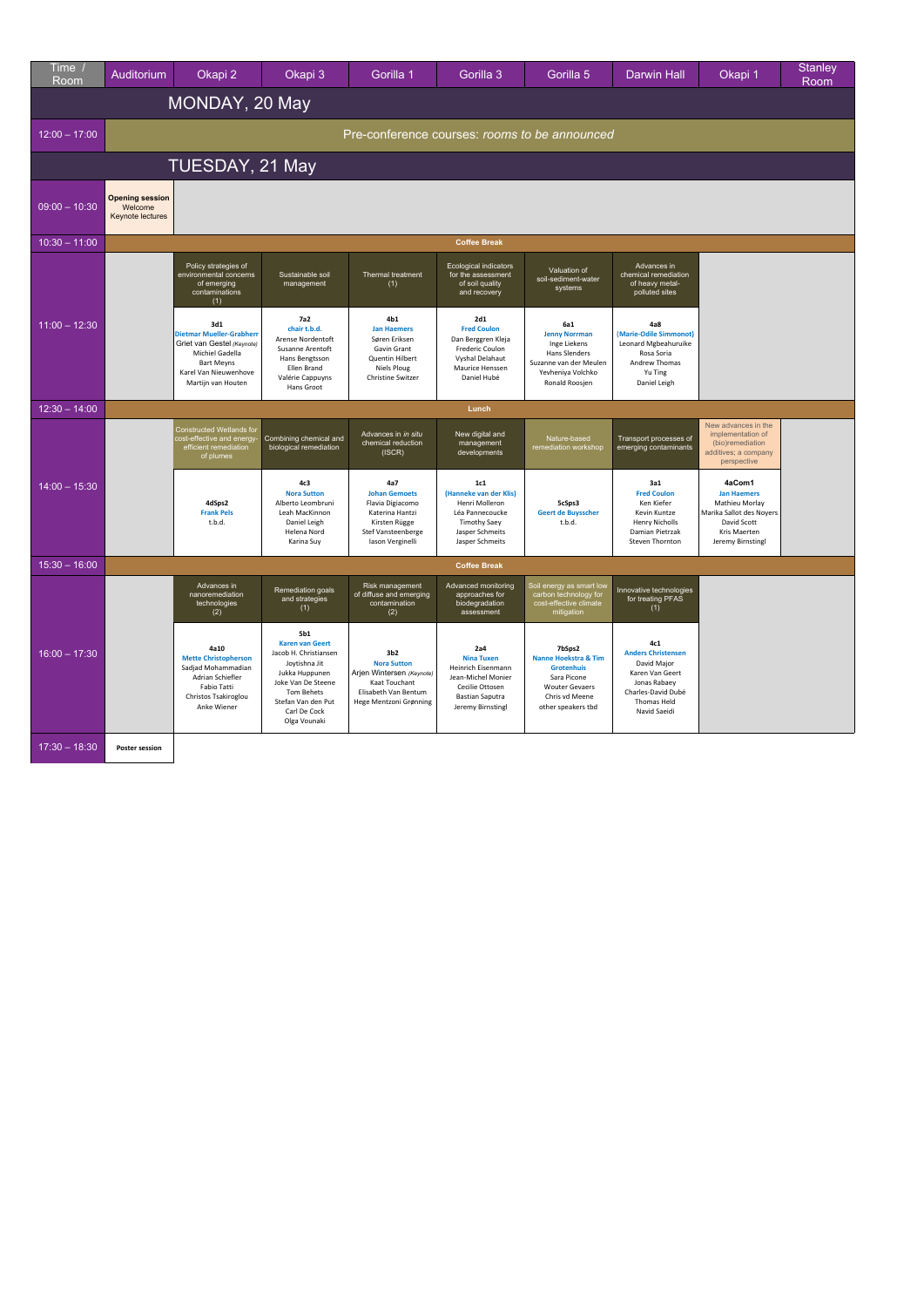| WEDNESDAY, 22 May |                     |                                                                                                                                                                                                                                         |                                                                                                                                                               |                                                                                                                                                       |                                                                                                                                                                |                                                                                                                                                                                               |                                                                                     |                                                                                                                                   |                      |
|-------------------|---------------------|-----------------------------------------------------------------------------------------------------------------------------------------------------------------------------------------------------------------------------------------|---------------------------------------------------------------------------------------------------------------------------------------------------------------|-------------------------------------------------------------------------------------------------------------------------------------------------------|----------------------------------------------------------------------------------------------------------------------------------------------------------------|-----------------------------------------------------------------------------------------------------------------------------------------------------------------------------------------------|-------------------------------------------------------------------------------------|-----------------------------------------------------------------------------------------------------------------------------------|----------------------|
| Time<br>Room      | Auditorium          | Okapi 2                                                                                                                                                                                                                                 | Okapi 3                                                                                                                                                       | Gorilla 1                                                                                                                                             | Gorilla 3                                                                                                                                                      | Gorilla 5                                                                                                                                                                                     | <b>Darwin Hall</b>                                                                  | Okapi 1                                                                                                                           | Stanley<br>Room      |
| $09:00 - 10:30$   |                     | Combined remediation<br>technologies to treat<br>chlorinated contaminants                                                                                                                                                               | Electro-based<br>(bio)remediation<br>technologies                                                                                                             | Risk management<br>of diffuse and emerging<br>contamination<br>(1)                                                                                    | Ports session                                                                                                                                                  | Towards land<br>stewardship: The<br><b>INSPIRATION Strategio</b><br>Research Agenda on soi<br>and land 1 year on                                                                              | Accounting rules                                                                    | Surfactant enhanced<br>remediation as a lead-<br>out for ISCO or ISCR                                                             | Matchmaking<br>event |
|                   |                     | 4c4<br><b>Stéfan Colombano</b><br>Mette Christophersen<br>Paolo Ciampi<br>Stéfan Colombano<br>James Baldock<br>Jeroen Vandenbruwane                                                                                                     | 4a11<br><b>Lukas Wick</b><br>Lukas Wick (keynote)<br>Gabriele Beretta<br>Bente Højlund Hyldegaard<br>Raphi Mandelbaum<br>Vojtech Stejskal                     | 3 <sub>b1</sub><br><b>Johan Ceenaeme</b><br>Liisa Koivulehto<br>John van Tol<br>Annelies Voogt<br>Andrea Aldas Vargas<br>Raffaella Meffe<br>Jim Wragg | 5cSps1<br><b>Sophie Vermooten</b><br>Jan-Willem Meertens<br>t.b.d.                                                                                             | 6bSps2<br>Stephan Bartke /<br><b>Detlef Grimski</b><br>Nele Bal<br>Sandra Boekhold<br>Marie Christine Dictor<br>Petr Klusacek<br><b>Linda Maring</b><br>Paul Nathanail<br><b>Esther Goids</b> | Economic 1<br>(Dirk Nuyens)<br>T.b.d.                                               | 4cCom1<br><b>Glenn Heernaert</b><br>t.b.d.                                                                                        |                      |
| $10:30 - 11:00$   |                     |                                                                                                                                                                                                                                         |                                                                                                                                                               |                                                                                                                                                       | <b>Coffee Break</b>                                                                                                                                            |                                                                                                                                                                                               |                                                                                     |                                                                                                                                   |                      |
| $11:00 - 12:30$   |                     | Improving the<br>management and<br>rehabilitation of<br>contaminated soils with<br>low-cost technologies<br>and methods                                                                                                                 | Remediation goals<br>and strategies<br>(2)                                                                                                                    | Policy strategies of<br>environmental concerns<br>of emerging<br>contaminations<br>(2)                                                                | Monitoring approaches<br>for vapor intrusion and<br>risk assessment                                                                                            | Reuse and upgrading of<br>materials for improved<br>ecological functioning                                                                                                                    | Due Diligence                                                                       |                                                                                                                                   | Matchmaking<br>event |
|                   |                     | 4dSps3<br><b>Sandra Casas</b><br>Angel Faz<br>Christelle Gramaglia<br><b>Fva Shreck</b><br>Inmaculada Álvarez-<br>Fernández<br>Irene Jubany<br>Jose Darrozes<br>Maria Teresa Condesso de<br>Melo<br>Marilyne Soubrand<br>Myriam Schmutz | 5b <sub>2</sub><br><b>Dietmar Mueller-Grabherr</b><br>Kenneth Jones<br>Dorien Gorteman<br>Grzegorz Gzyl<br>Karolien Vermeiren<br><b>Geert Roovers</b>         | 3d2<br><b>Nathalie Dorfliger</b><br>Corinne Merly (keynote)<br>Paulo Valle<br><b>Baptiste Sauvaget</b><br>Nanda Hermes                                | 2a <sub>3</sub><br><b>Sara Picone</b><br>Helen Dawson<br>Trine Skov Jepsen<br>Harry O'Neill<br>Sine Thorling Sørensen<br>Anne Gammeltoft<br>Hindrichsen        | 7b1<br><b>Huub Rijnaarts</b><br>Mina Kiani<br>Ute Kalbe<br>Fouad Abo<br>Jonas Wittox<br>Bart Jansen                                                                                           | <b>Economic 2</b><br><b>Siegfried D'Haene /</b><br><b>Wouter Gevaerts</b><br>t.b.d. |                                                                                                                                   |                      |
| $12:30 - 14:00$   |                     |                                                                                                                                                                                                                                         |                                                                                                                                                               |                                                                                                                                                       | Lunch                                                                                                                                                          |                                                                                                                                                                                               |                                                                                     |                                                                                                                                   |                      |
| $14:00 - 15:30$   |                     | Thermal treatment<br>(2)                                                                                                                                                                                                                | Foams for in situ<br>treatments of vadose<br>zones contaminated by<br>hydrocarbons                                                                            | Workshop<br>Bio-Geotechnology                                                                                                                         | Data management and<br>visualisation                                                                                                                           | How to implement<br>innovative environmental<br>technologies<br>in society to gain value<br>from degraded and<br>polluted sites                                                               | Round table with<br>stakeholders                                                    | <b>Understanding Best</b><br>Practices: ISCO with<br><b>Activated Persulfates</b>                                                 | Matchmaking<br>event |
|                   |                     | 4 <sub>b2</sub><br><b>Thomas Larsen</b><br>James Baldock<br>Brent Winder or John<br>LaChance<br>Paul Hegele<br>Katia Pacella<br>Jan Haemers<br>Aline Jordens                                                                            | 2 <sub>h1</sub><br><b>Ilse van Keer</b><br>Pieter Buffel<br>Anders Georg Christensen<br>Maria Larsson<br><b>Tuomo Nissinen</b><br>Thomas Van<br>Hoestenberghe | 4bSps<br><b>Frank Volkering /</b><br><b>Timo Heimovaara</b><br>t.b.d.                                                                                 | 1 <sub>b1</sub><br><b>Thomas Track</b><br><b>Wouter Gevaerts</b><br>Sabrina Cipullo<br>Denny Schanze<br>Darren Beriro<br>Judith Nathanail<br>Wim Schiettecatte | 7aSps<br><b>Marie-Odile Simmonot</b><br><b>Tim Grotenhuis</b><br>Jean Louis Morel<br>Rongliang Qiu                                                                                            | Economic 3<br><b>Siegfried D'Haene /</b><br><b>Wouter Gevaerts</b><br>t.b.d.        | 5bCom1<br><b>Michael Mueller</b><br>Paul Nathanail<br><b>Brant Smith</b><br>Jamie Cutting<br>Vito Schifano<br><b>Gordon Bures</b> |                      |
| $15:30 - 16:00$   | <b>Coffee Break</b> |                                                                                                                                                                                                                                         |                                                                                                                                                               |                                                                                                                                                       |                                                                                                                                                                |                                                                                                                                                                                               |                                                                                     |                                                                                                                                   |                      |
| $16:00 - 17:30$   |                     | Pilot and field scale<br>biological reductive<br>echlorination<br>(1)                                                                                                                                                                   | Advances in in situ<br>measurement and<br>analytical techniques                                                                                               | Bioremediation of<br>aliphatic/aromatic<br>hydrocarbons<br>and fuel-additives<br>(1)                                                                  | Harmonization of<br>analytical protocols for<br>contaminants                                                                                                   | The implementation of<br>soil and land-related<br>Goals at EU level                                                                                                                           | Flemish session                                                                     |                                                                                                                                   |                      |
|                   |                     | 4a1<br><b>Ernesto Marco Urrea</b><br>Natàlia Blázquez-Pallí<br>John Dijk<br>Ondřej Lhotský<br>Diederik Valcke<br>Pieterjan Waeyaert                                                                                                     | 4cSps1<br><b>Nicolas Fatin-Rouge</b><br>Douglas Pino Herrera<br><b>Iheb Bouzid</b><br>Malorie Dierick<br>Quentin Giraud                                       | 4a4<br><b>Marcelle van der Waals</b><br>Hans Baillieul<br>Paul Iturbe-Espinoza<br>Axel Lebreton<br>Marcelle van der Waals<br>Brijesh Kumar Yadav      | 2bSps<br><b>Stany Pensaart</b><br>Arjan Veldhuizen<br>Marc Van Ryckeghem<br>Hendrik Van De Weghe                                                               | 6bSps1<br><b>Linda Maring</b><br>Sophie Moinier,<br>Kirstin Marx / Detlef<br>Grimski and t.b.d.                                                                                               | <b>Flemish session</b><br>Nele Bal / Johan<br><b>Ceenaeme</b><br>t.b.d.             |                                                                                                                                   | Matchmaking<br>event |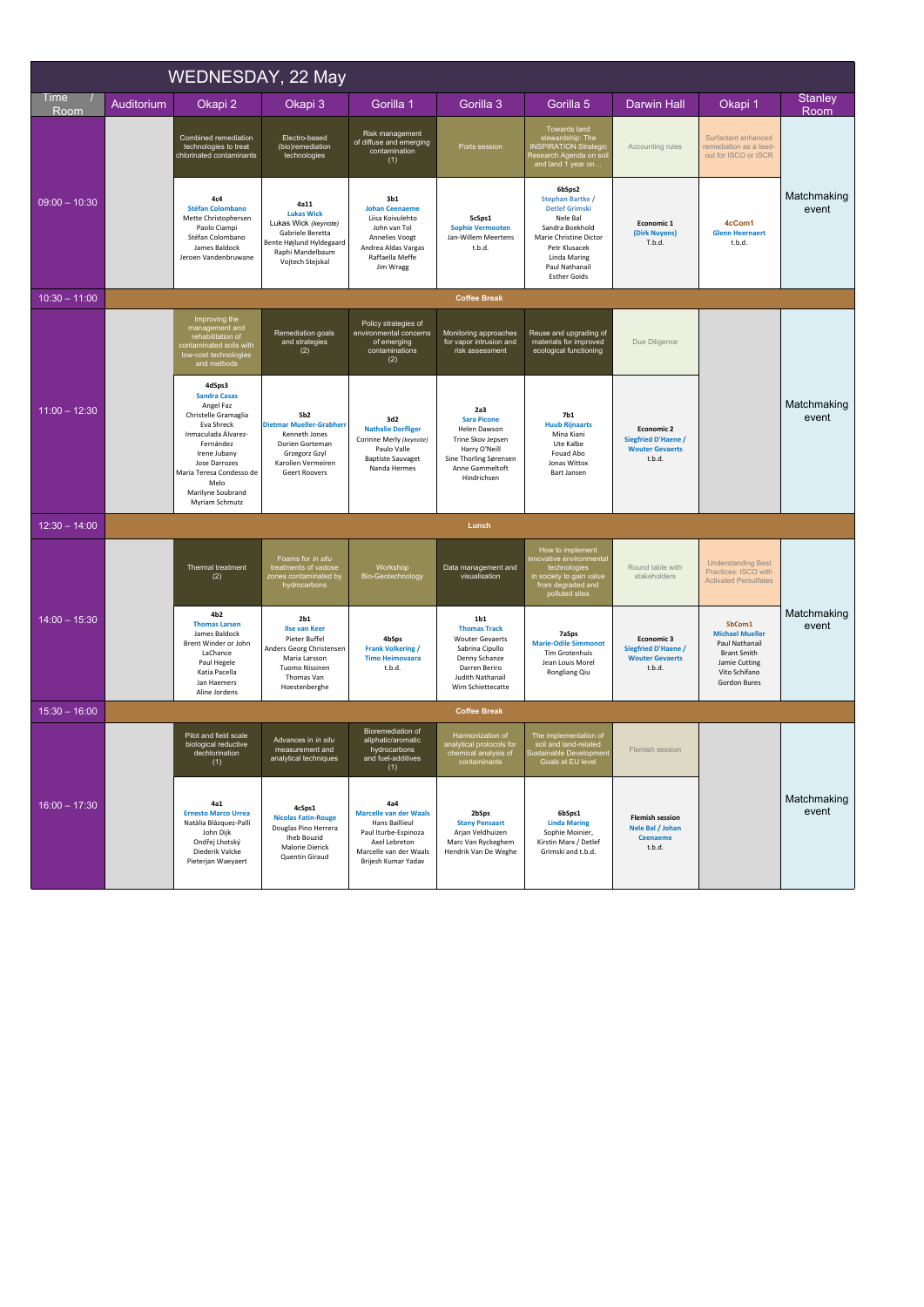| THURSDAY, 23 May |            |                                                                                                                                                                    |                                                                                                                                                                                                                                                                            |                                                                                                                               |                                                                                                                                                         |                                                                                                                                      |                                                                                                                                   |                                                                                                                                                                        |                        |
|------------------|------------|--------------------------------------------------------------------------------------------------------------------------------------------------------------------|----------------------------------------------------------------------------------------------------------------------------------------------------------------------------------------------------------------------------------------------------------------------------|-------------------------------------------------------------------------------------------------------------------------------|---------------------------------------------------------------------------------------------------------------------------------------------------------|--------------------------------------------------------------------------------------------------------------------------------------|-----------------------------------------------------------------------------------------------------------------------------------|------------------------------------------------------------------------------------------------------------------------------------------------------------------------|------------------------|
| Time<br>Room     | Auditorium | Okapi 2                                                                                                                                                            | Okapi 3                                                                                                                                                                                                                                                                    | Gorilla 1                                                                                                                     | Gorilla 3                                                                                                                                               | Gorilla 5                                                                                                                            | <b>Darwin Hall</b>                                                                                                                | Okapi 1                                                                                                                                                                | <b>Stanley</b><br>Room |
| $09:00 - 10:30$  |            | How to bridge<br>the innovation gap<br>part 1                                                                                                                      |                                                                                                                                                                                                                                                                            | (Bio)remediation of<br>contaminants of<br>emerging concern                                                                    | Innovative and combined<br>approaches for<br>high resolution site<br>characterization                                                                   | Nature based solutions:<br>effectiveness for long<br>term ecosystem services<br>for soil & water                                     | Foams for in situ<br>treatments of vadose<br>zones contaminated by<br>hydrocarbons                                                |                                                                                                                                                                        |                        |
|                  |            | 4cSps2<br><b>Hasse Milter</b><br>Niels Døssing Overheu<br>Lulu Ranne<br>Per Loll<br>Julian Bosch<br><b>Helle Blæsbjerg</b><br>t.b.d.                               | Legal 1<br><b>Bernard VanHeusden</b><br>Sophie Capus<br>Joerg Frauenstein<br>Francesca Motta<br>Shiyuan Peng<br>Steve Leroi<br>Mentore Vaccari<br>Sandra Boekhold<br>Johan Ceenaeme<br>t.b.d.                                                                              | 4a3<br><b>Marc Vinas</b><br>Elisabet Aranda<br>Alina Gawel<br>Sarah Suehnholz<br>Nora Sutton<br>William Fawcett-Hirst         | 2a1<br><b>Marco Petrangeli Papini</b><br>Marco Petrangeli Papini<br>David Holmes<br>Eugen Martac<br>Patrik Nilsson<br>Jos Gompelman                     | 7c1<br><b>Corinne Merly</b><br>Inge De Vrieze<br>Richard Lord<br>Virtudes Martínez-<br>Hernández<br>Jules Simonis<br>Niels Van Putte | 4dSps1<br><b>Rogier de Waele</b><br>Leen Bastiaens<br>Marijke Van Camp<br>Paul van Riet<br>John Dijk                              | COM 3 (4cCom2)<br>George Ivey /<br>Marcello Carboni /<br><b>Michael Mueller</b><br>t.b.d.                                                                              |                        |
| $10:30 - 11:00$  |            |                                                                                                                                                                    |                                                                                                                                                                                                                                                                            |                                                                                                                               | <b>Coffee Break</b>                                                                                                                                     |                                                                                                                                      |                                                                                                                                   |                                                                                                                                                                        |                        |
|                  |            | How to bridge<br>the innovation gap<br>part 2                                                                                                                      |                                                                                                                                                                                                                                                                            | Bioremediation of<br>aliphatic/aromatic<br>hydrocarbons<br>and fuel-additives<br>(2)                                          | Soil-sediment-water<br>interaction and<br>system dynamics                                                                                               | Water Nexus as a source<br>for innovation in the<br>water security challenge                                                         | Challenges and<br>complex issues                                                                                                  | Progress in<br>sustainable land<br>management worldwide                                                                                                                |                        |
| $11:00 - 12:30$  |            | 4cSps3<br><b>Hasse Milter</b><br>Niels Døssing Overheu<br>Lulu Ranne<br>Per Loll<br>Julian Bosch<br>Helle Blæsbjerg<br>t.b.d.                                      | Legal 2<br><b>Johan Ceenaeme</b><br>Sophie Capus<br>Joerg Frauenstein<br>Francesca Motta<br>Shiyuan Peng<br>Steve Leroi<br>Mentore Vaccari<br>Sandra Boekhold<br>t.b.d.                                                                                                    | 4a5<br><b>Marc Vinas</b><br>Francesco Bianco<br>Douglas Pino Herrera<br>Jinlan Xu<br>Rogier De Waele<br>Geert Wijn            | <b>2c1</b><br><b>Poul Bjerg</b><br>Poul Bjerg<br>Paul Frogner-Kockum<br>Julia Gebert<br>Christian Opp                                                   | 6cSps<br><b>Huub Rijnaarts /</b><br><b>Hans van Duijne</b><br>Joeri Willet<br>t.b.d.                                                 | 4 <sub>b4</sub><br>PM<br>Petra Grill<br>Oliver Trötschler<br>Art Lobs<br>Mike Plimmer<br>Lisandra Trine<br>Neal Durant            | 5cSps2<br><b>Nicola Harries</b><br>Jonathan Smith<br>Barbara Maco<br>Laurent Bakker<br>Tetsuo Yasutaka<br>Hayley Thomas<br>t.b.d.                                      |                        |
| $12:30 - 14:00$  |            |                                                                                                                                                                    |                                                                                                                                                                                                                                                                            |                                                                                                                               | Lunch                                                                                                                                                   |                                                                                                                                      |                                                                                                                                   |                                                                                                                                                                        |                        |
| $14:00 - 15:30$  |            | Phytoremediation and<br>ecological engineering<br>and nature<br>based solutions                                                                                    |                                                                                                                                                                                                                                                                            | Sustainable<br>remediation<br>(2)                                                                                             | Geostatistics<br>and modelling                                                                                                                          | Soil, sediment and<br>groundwater in the<br>circular economy -<br>perspectives and<br>opportunities                                  | Pilot and field scale<br>biological reductive<br>dechlorination<br>(2)                                                            | Passive sampling and<br>mass flux<br>measurements                                                                                                                      |                        |
|                  |            | 4d1<br><b>Alette Langenhoff</b><br>Michel Chalot<br>Felipe Sepulveda Olea<br>Karen Van Geert<br>Dirk Dubin<br>Nele Weyens<br><b>Edward Gatliff</b><br>Xiaoming Wan | Legal 3<br>Isabelle Larmuseau /<br><b>Leo Kerkstoel</b><br>Steven Deleersnyder<br>Philip Spadaro<br>Juliette Payet<br>Julien Matha<br><b>Thierry Gisbert</b>                                                                                                               | 5c2<br><b>Hans Slenders</b><br>Lies Huysegoms<br>Mathieu Morlay<br>Jenny Norrman<br>Lars Rosen<br><b>Arnout Soumillion</b>    | 1a1<br>Per Loll<br>Claire Faucheux<br>Simon Gibbons<br>David Trudel<br>Gary Wealthall<br>Matthijs Bonte<br>Marnie McLean                                | 7bSps1<br><b>Sophie Moinier</b><br>t.b.d.                                                                                            | 4a2<br><b>Kirsten Rugge</b><br>Neda Amanat<br>Firoozeh Arjmand<br>Mark Mejac<br>Antonio Molinari<br><b>Kevin Morris</b>           | 2a2<br><b>Goedele Verreydt</b><br>Elvio Amato<br>Anthony Credoz<br>Jarno Laitinen<br>Julien Michel<br>Bert Van Goidsenhoven                                            |                        |
| $15:30 - 16:00$  |            |                                                                                                                                                                    |                                                                                                                                                                                                                                                                            |                                                                                                                               | <b>Coffee Break</b>                                                                                                                                     |                                                                                                                                      |                                                                                                                                   |                                                                                                                                                                        |                        |
| $16:00 - 17:30$  |            | Innovative technologies<br>for treating PFAS<br>(2)                                                                                                                |                                                                                                                                                                                                                                                                            | Advances in in situ<br>chemical oxidation<br>(ISCO)                                                                           | Human health and<br>environmental risk<br>assessment: framework,<br>tools and practice                                                                  | Beneficial and<br>nature-based sediment<br>use as a resource<br>for circular economy                                                 | Physical<br>treatment                                                                                                             | Circular land use<br>and brownfield<br>regeneration<br>(1)                                                                                                             |                        |
|                  |            | 4c2<br><b>Joerg Frauenstein</b><br>Gareth Leonard<br>Norbert Eigen<br>Aurélien Vandekerckhove<br>Richard (Rick) Parkman<br>Jürgen Buhl                             | Legal 4<br><b>Mark van Straaten</b><br>Sébastien Kaskassian<br>Willem Hendriks<br>Rogier De Waele<br>Geert De Buysscher<br>Karen Van Geert<br>Els Desair<br>Martijn van Paassen<br>Martin Slooijer<br>Karen Van Geert<br>Geert De Buysscher<br>Vincent Breij<br>Els Desair | 4a6<br><b>Renato Bacciochi</b><br>Clotilde Johansson<br><b>Brant Smith</b><br><b>Filip Sanders</b><br>Laura Simone<br>Juan Du | 2d2<br><b>Johannes Lijzen</b><br>Charline Darracq<br>Glauco Giordano<br>Jacek Wojciechowski<br>Johannes Lijzen<br>Kurt Bouckenooghe<br>Stien Van Gestel | 7cSps<br><b>Luca Sittoni</b><br>t.b.d.                                                                                               | 4 <sub>b3</sub><br><b>Tim Grotenhuis</b><br>Romain Aranda<br>Reinhard De Cleene<br>Victor Magar<br>Aurora Santos<br>Dirk Van Look | 7a1<br><b>Hans van Duijne</b><br>Thomas De Romagnoli<br>Pieter Schrooten<br>Claire Faucheux<br>Coline Eychène<br>Petr Klusáček<br>Karol Pawelczyk<br><b>Eddy Wille</b> |                        |
| $19:30 - 00:00$  |            |                                                                                                                                                                    |                                                                                                                                                                                                                                                                            |                                                                                                                               | <b>Conference Dinner</b>                                                                                                                                |                                                                                                                                      |                                                                                                                                   |                                                                                                                                                                        |                        |